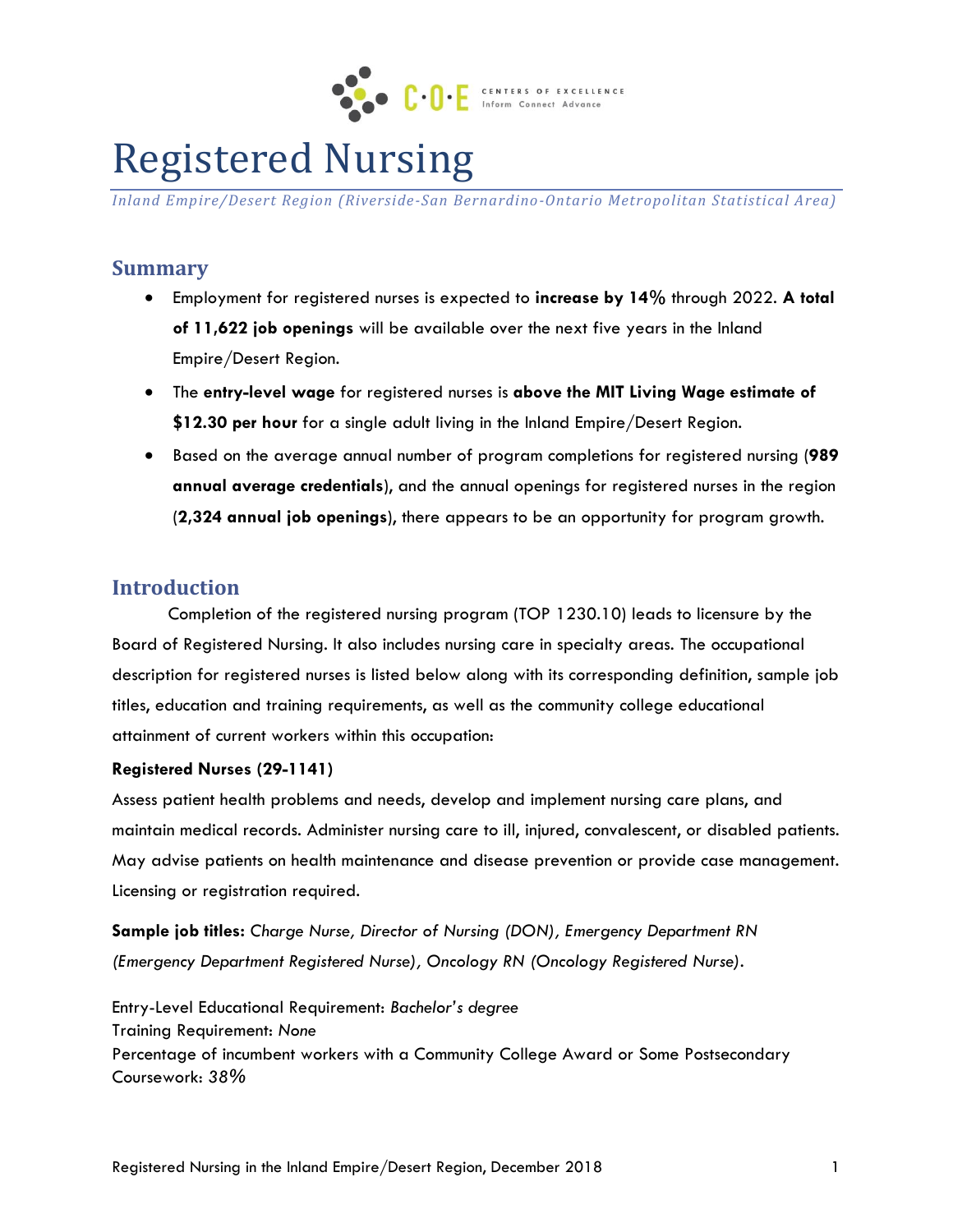

# **Job Opportunities**

In 2017, there were 28,619 registered nursing jobs in the Inland Empire/Desert Region. Across the region, employment for registered nurses is expected to increase by 14% through 2022. Employers in the region will need to hire 11,622 workers over the next five years to fill new jobs and to backfill jobs that workers are leaving (includes retirements).

| <b>Region</b>                          | 2017<br><b>Jobs</b> | $5-Yr$ %<br>Change<br>(New Jobs) | 5-Yr Openings<br>(New + Replacement<br>Jobs) | <b>Annual Openings</b><br>(New + Replacement<br>Jobs) | $%$ of<br>workers<br>age $55+$ |
|----------------------------------------|---------------------|----------------------------------|----------------------------------------------|-------------------------------------------------------|--------------------------------|
| Inland Empire/<br><b>Desert Region</b> | 28,619              | 14%                              | 11,622                                       | 2,324                                                 | 25%                            |
| $SOurce1 FMSL 201R 3$                  |                     |                                  |                                              |                                                       |                                |

|  | Exhibit 1: Job counts, five-year projections, and age demographics for registered nurses |
|--|------------------------------------------------------------------------------------------|
|  |                                                                                          |

Source: EMSI 2018.3

## **Earnings**

The entry-level wage for registered nurses is more than three times greater than the MIT Living Wage estimate of \$12.30 per hour for a single adult living in the Inland Empire/Desert Region. Detailed information on the MIT Living Wage Calculator, including additional wage requirements for adults with dependent children, is available on their website: [http://livingwage.mit.edu/metros/40140.](http://livingwage.mit.edu/metros/40140)

*Exhibit 2: Earnings for registered nurses*

| <b>Occupation</b>        | <b>Entry to Experienced</b><br><b>Hourly Earnings Range*</b> | Median Wage* | Avg. Annual<br>  Earnings <sup> </sup> |
|--------------------------|--------------------------------------------------------------|--------------|----------------------------------------|
| <b>Registered Nurses</b> | $$38.05$ to $$54.90$                                         | \$45.57      | \$97,200                               |

Source: EMSI 2018.3

\*Entry Hourly is 25th percentile wage, the median is 50th percentile wage, experienced is 75th percentile wage.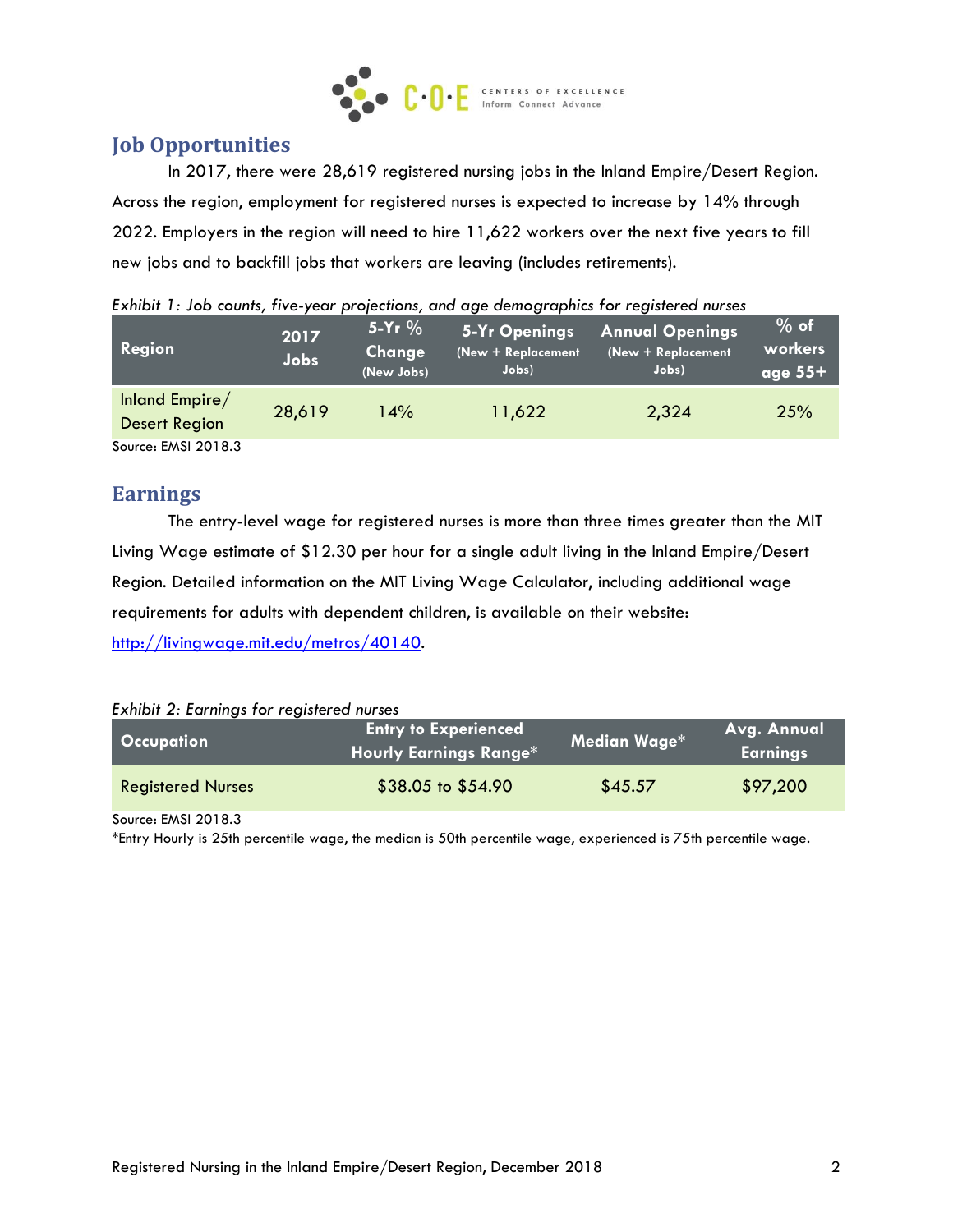

# **Job Posting Data (Real-Time Labor Market Information)**

Exhibit 3 displays the number of job ads posted for registered nurses during the last 12 months along with the Inland Empire/Desert Region and national average time to fill jobs. On average, it takes three days longer for employers to find qualified candidates to fill open positions than the national average, indicating that open positions are slightly more challenging to fill locally.

| Exhibit 3: Job ads and time to fill for registered nurses, November 2017 to October 2018 |  |  |  |
|------------------------------------------------------------------------------------------|--|--|--|
|                                                                                          |  |  |  |

| <b>Occupation</b>        | Job Ads | <b>Region Average</b><br><b>Time to Fill (Days)</b> | <b>National Average</b><br><b>Time to Fill (Days)</b> |
|--------------------------|---------|-----------------------------------------------------|-------------------------------------------------------|
| <b>Registered Nurses</b> | 12,323  | $\mathbf{A}$                                        | -38                                                   |

Source: Burning Glass – Labor Insights

## **Industry**

Industry staffing patterns display a list of industries that employ particular

occupations. Exhibit 4 shows the industries that employ the majority of registered nurses and the industries that have been posting the most job ads in the Inland Empire/Desert Region.

|                             | <b>Top Industries from Staffing</b>                                                                                                  | <b>Industry Classification from Job Ads</b> |                                                                                                                   |  |
|-----------------------------|--------------------------------------------------------------------------------------------------------------------------------------|---------------------------------------------|-------------------------------------------------------------------------------------------------------------------|--|
| Occupation                  | Pattern (NAICS) - Percent Of<br><b>Occupation Employed In</b><br><b>Industry</b>                                                     | Number<br>of Job<br>Postings<br>$(n=)$      | Top Industries from Job Ads<br>(NAICS)                                                                            |  |
| Registered<br><b>Nurses</b> | <b>General Medical and</b><br>Surgical Hospitals (6221)<br>44%<br><b>Education and Hospitals</b><br>(Local Government) (9036)<br>11% | 5,169                                       | <b>General Medical and</b><br>$\bullet$<br>Surgical Hospitals (6221)<br>Offices of Physicians (6211)<br>$\bullet$ |  |

*Exhibit 4: Sample of industries employing registered nurses, November 2017 – October 2018*

Source: EMSI 2018.3, Burning Glass – Labor Insights

# **Top Employers**

Exhibit 5 displays a sample of employers that have posted the most job ads over the last 12 months searching for registered nurses.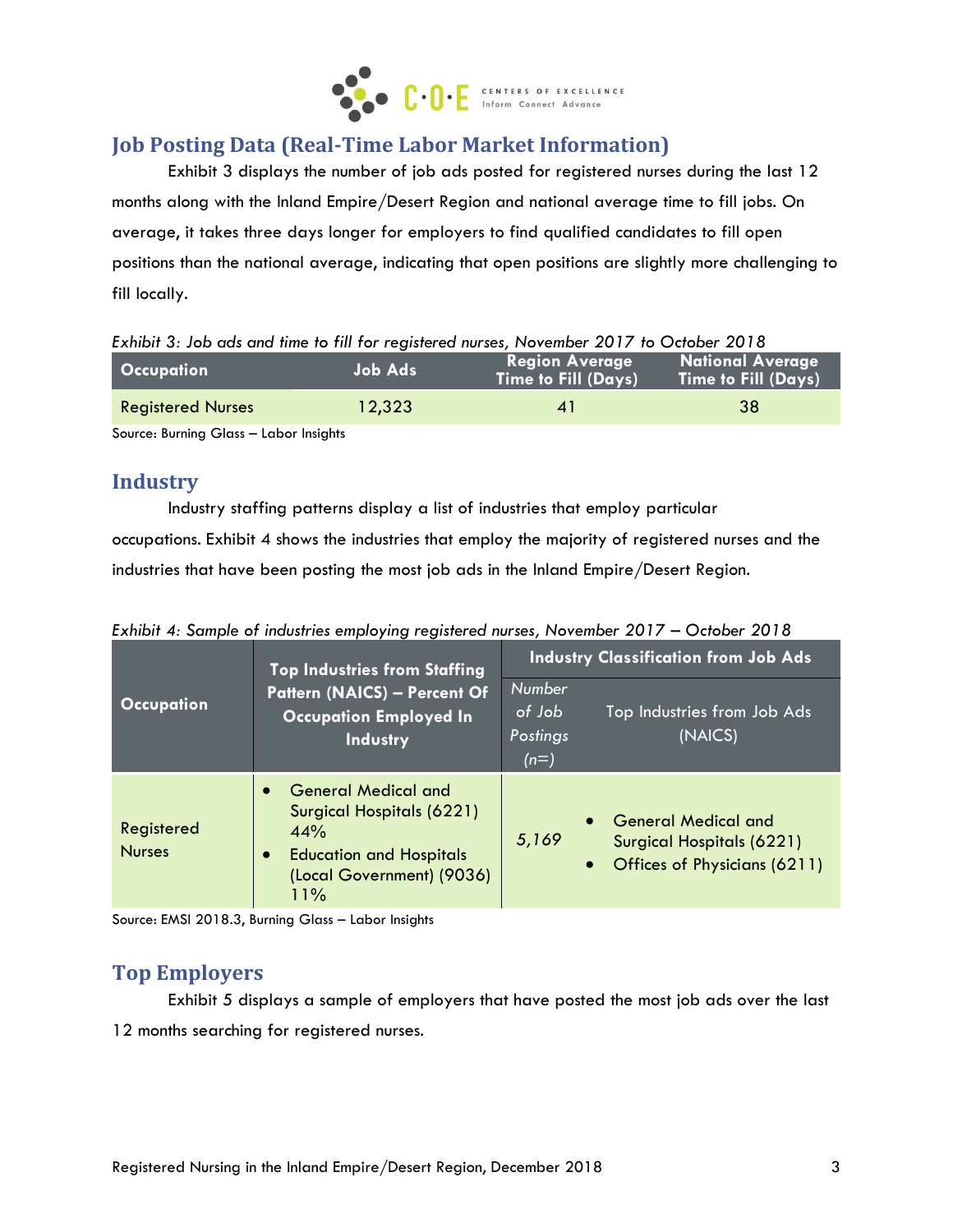

#### *Exhibit 5: Sample of employers posting the most job ads, November 2017 to October 2018*

| <b>Occupation</b>             | <b>Top Employers</b>                                                                                                                                                                                          |  |  |
|-------------------------------|---------------------------------------------------------------------------------------------------------------------------------------------------------------------------------------------------------------|--|--|
| Registered Nurses $(n=7,485)$ | Universal Health Services, Inc.<br>$\bullet$<br><b>Kaiser Permanente</b><br><b>Hospital Corporation of America (HCA)</b><br>$\bullet$<br><b>Tenet Healthcare</b><br>Loma Linda University Health<br>$\bullet$ |  |  |

Source: Burning Glass – Labor Insights

### **In-Demand Skills**

Exhibit 6 lists the in-demand skills that employers are seeking when looking for workers to fill registered nursing positions. The skills reported in job postings may be utilized as a helpful guide for curriculum development. Specialized skills are occupation-specific skills employers are requesting for industry or job competency. Employability skills are foundational skills that transcend industries and occupations; this category is commonly referred to as "soft skills."

| <b>Occupation</b>                        | <b>Specialized skills</b>                                                                                                    | <b>Employability skills</b>                                                 |
|------------------------------------------|------------------------------------------------------------------------------------------------------------------------------|-----------------------------------------------------------------------------|
| <b>Registered Nurses</b><br>$(n=8, 365)$ | <b>Advanced Cardiac Life</b><br>$\bullet$<br>Support (ACLS)<br><b>Patient Care</b><br><b>Treatment Planning</b><br>$\bullet$ | • Communication Skills<br>Planning<br>$\bullet$<br>• Teamwork/Collaboration |

*Exhibit 6: Skills in demand, November 2017 to October 2018*

Source: Burning Glass – Labor Insights

#### **Top Certifications**

Exhibit 7 displays the certifications most frequently requested or required by employers in job postings over the last 12 months.

*Exhibit 7: Certifications frequently requested for registered nurses, November 2017 to October 2018*

| <b>Occupation</b>              | <b>Top Certifications Requested in Job Postings</b>                                          |
|--------------------------------|----------------------------------------------------------------------------------------------|
| Registered Nurses $(n=10,668)$ | <b>Registered Nurse (RN)</b><br><b>Advanced Cardiac Life Support (ACLS)</b><br>Certification |
|                                |                                                                                              |

Source: Burning Glass – Labor Insights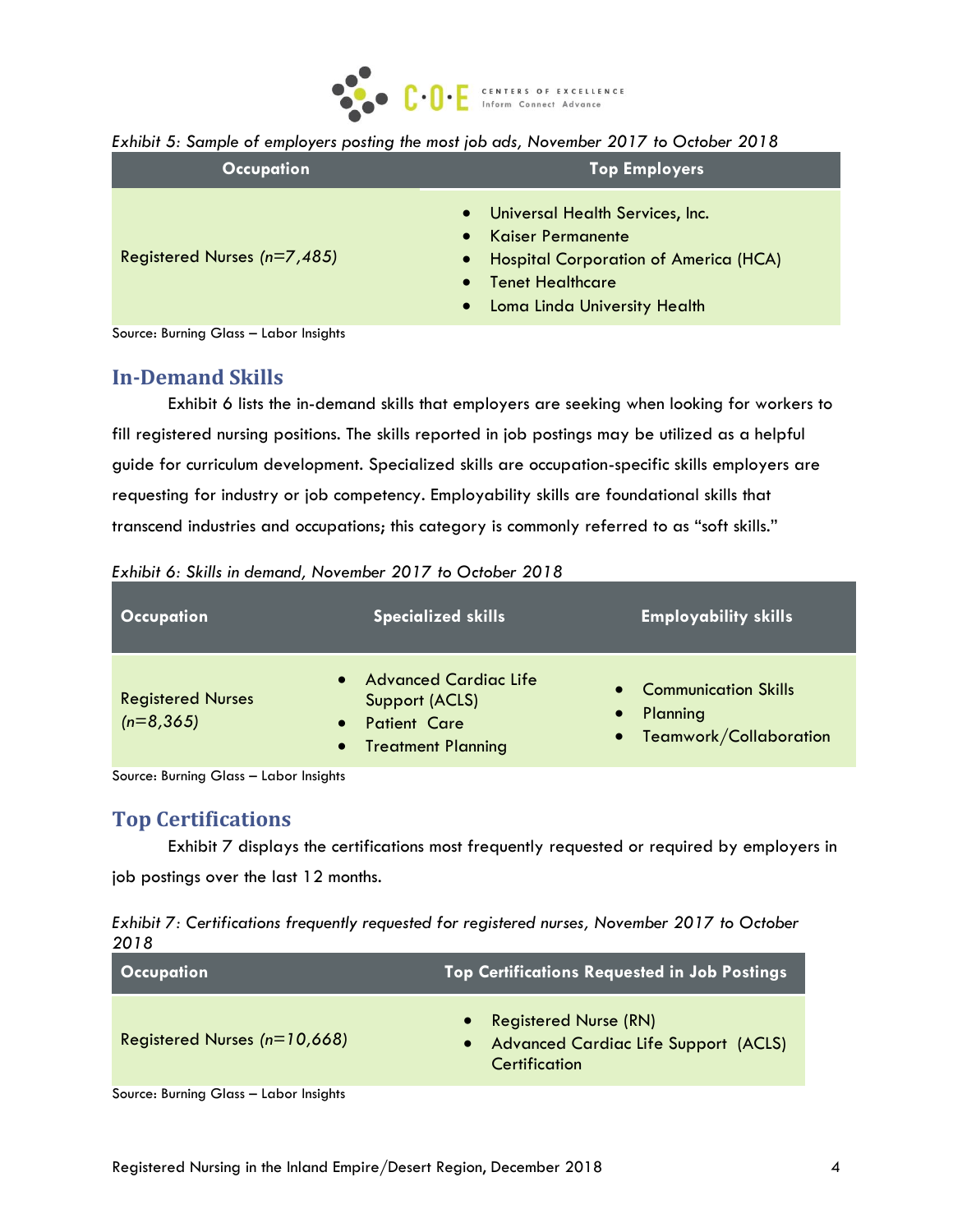

California requires licensing for registered nurses by the California Board of Registered Nursing (BRN). Further details are available on the California Board of Registered Nursing website: <https://www.rn.ca.gov/careers/steps.shtml>

# **Educational Requirements**

Exhibit 8 displays the entry-level education typically required to become a registered nurse according to the Bureau of Labor Statistics, educational attainment for incumbent workers with "some college, no degree" and an "associate degree" from the Current Population Survey, and the minimum advertised education requirement requested by employers in online job ads.

*Exhibit 8: Educational attainment and online job ads with minimum advertised education requirements for registered nurses, November 2017 to October 2018*

|                             | <b>Work</b>                                                                                                                                    | <b>Typical</b>                                 | Two-Year<br>Postsecondary                                     | <b>Minimum Advertised Education</b><br><b>Requirement from Job Ads</b> |                                   |     |     |
|-----------------------------|------------------------------------------------------------------------------------------------------------------------------------------------|------------------------------------------------|---------------------------------------------------------------|------------------------------------------------------------------------|-----------------------------------|-----|-----|
| <b>Occupation</b>           | <b>Entry-Level</b><br>Level of<br><b>Experience</b><br><b>Education</b><br>Required<br><b>Educational</b><br><b>Requirement</b><br>Attainment* | Number,<br>of Job<br><b>Postings</b><br>$(n=)$ | High school<br>diploma or Associate<br>vocational<br>training | degree                                                                 | Bachelor's<br>degree or<br>higher |     |     |
| Registered<br><b>Nurses</b> | None                                                                                                                                           | <b>Bachelor's</b><br>degree                    | 38%                                                           | 9,554                                                                  | 4%                                | 66% | 30% |

Source: EMSI 2018.3, Current Population Survey, Burning Glass – Labor Insights

\*Percentage of incumbent workers with a Community College Credential or Some Postsecondary Coursework

## **Student Completions**

Exhibit 9 shows the annual average regional community college credentials (associate degrees and certificates) conferred during the three academic years between 2014 and 2017, with the relevant TOP code as well as the program titles used at each college, sourced from the Chancellor's Office Curriculum Inventory (COCI). Credentials granted from other educational institutions from 2013 to 2016 are displayed in Exhibit 10, along with the relevant CIP code. Please note, a credential is not equivalent to a single person in search of a job opening since a student may earn more than one award, such as an associate degree in addition to a certificate. Community College student outcome information is from the CTE LaunchBoard based on the selected TOP code(s) and region.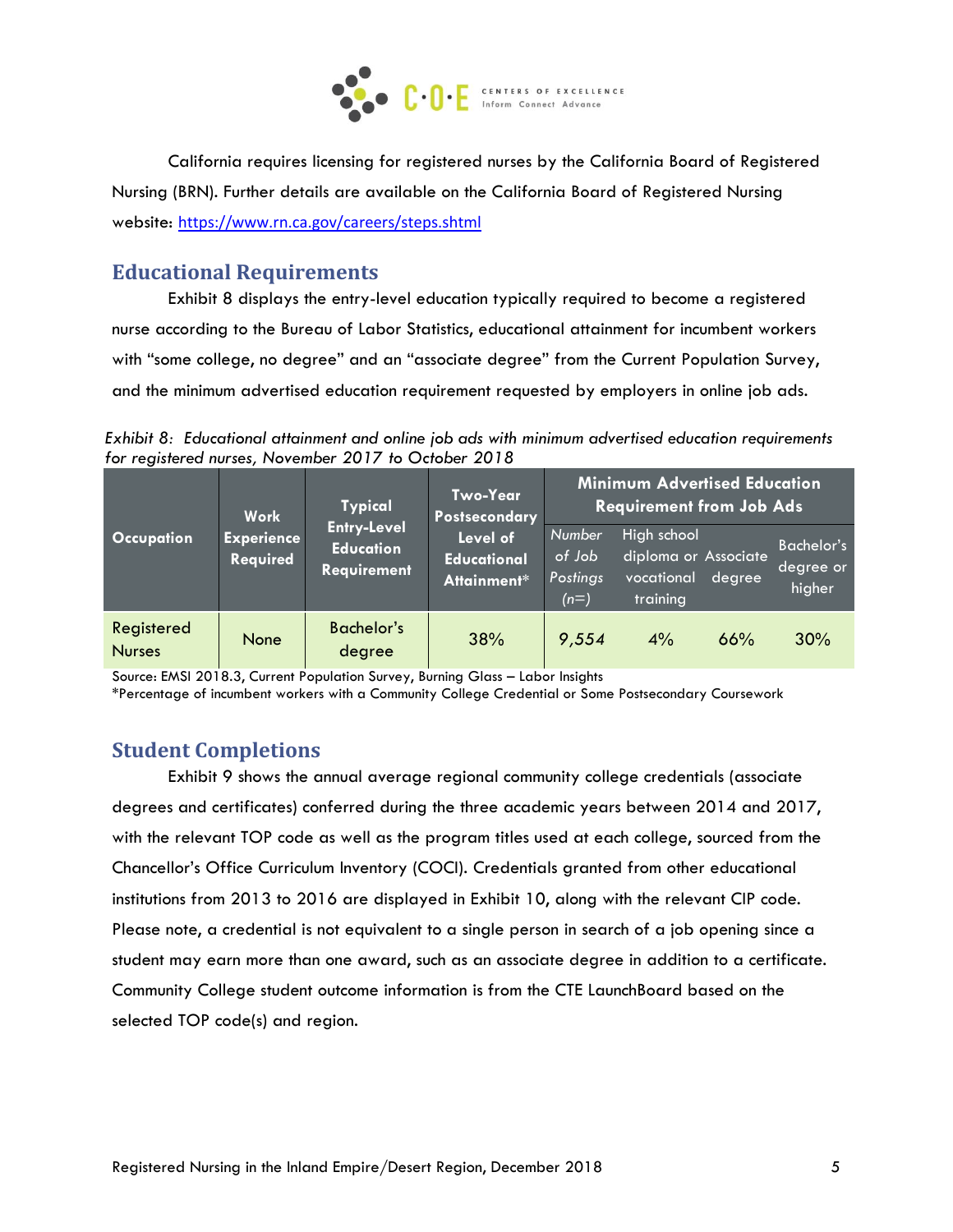

*Exhibit 9: Inland Empire/Desert Region annual average community college student completions for registered nursing programs*

| 1230.10 - Registered Nursing                                      | <b>Annual Community</b><br><b>College Headcount</b><br>$(2016-17)$ | <b>Community College</b><br><b>Annual Average</b><br><b>Credentials</b><br>$(2014-17)$ |
|-------------------------------------------------------------------|--------------------------------------------------------------------|----------------------------------------------------------------------------------------|
| <b>Chaffey</b> – Nursing VN to RN, Nursing                        | 203                                                                |                                                                                        |
| <b>Associate Degree</b>                                           |                                                                    | 60                                                                                     |
| <b>Copper Mountain - Registered Nursing</b>                       | 55                                                                 |                                                                                        |
| <b>Associate Degree</b>                                           |                                                                    | 26                                                                                     |
| <b>Desert</b> - Registered Nursing                                | 154                                                                |                                                                                        |
| <b>Associate Degree</b>                                           |                                                                    | 56                                                                                     |
| Mt. San Jacinto - Nursing                                         | 105                                                                |                                                                                        |
| <b>Associate Degree</b>                                           |                                                                    | 50                                                                                     |
| <b>Riverside</b> $-$ Nursing                                      | 765                                                                |                                                                                        |
| <b>Associate Degree</b>                                           |                                                                    | 169                                                                                    |
| <b>San Bernardino - Nursing</b>                                   | 222                                                                |                                                                                        |
| <b>Associate Degree</b>                                           |                                                                    | 74                                                                                     |
| <b>Victor Valley - Nursing</b>                                    | 80                                                                 |                                                                                        |
| <b>Associate Degree</b>                                           |                                                                    | 61                                                                                     |
| Certificate 60+ semester units                                    |                                                                    | 61                                                                                     |
| Total community college headcount (2016-17)                       | 1,578                                                              |                                                                                        |
| Total annual average community college credentials<br>$(2014-17)$ |                                                                    | 558                                                                                    |

Source: LaunchBoard, IPEDS, COCI

#### **1230.10 – Registered Nursing program Strong Workforce outcomes in the Inland Empire/Desert region in the academic year 2015-16 [unless noted otherwise]:**

- Number of course enrollments: 5,896 (California median: 810) [2016-17]
- Number of students who transferred: 183 (CA: 34)
- Employed in the second fiscal quarter after exit: 86% (CA: 82%)
- Median earnings in the second fiscal quarter after exit: \$14,778 (CA: \$15,687)
- Employed in the fourth fiscal quarter after exit: 90% (CA: 86%)
- Median annual earnings: \$54,675 (CA: \$59,077)
- The percentage in a job closely related to the field of study: 93% (CA: 100%) [2014-15]
- Median change in earnings: 150% (CA: 158%)
- The proportion of students who attained a living wage: 86% (CA: 82%)